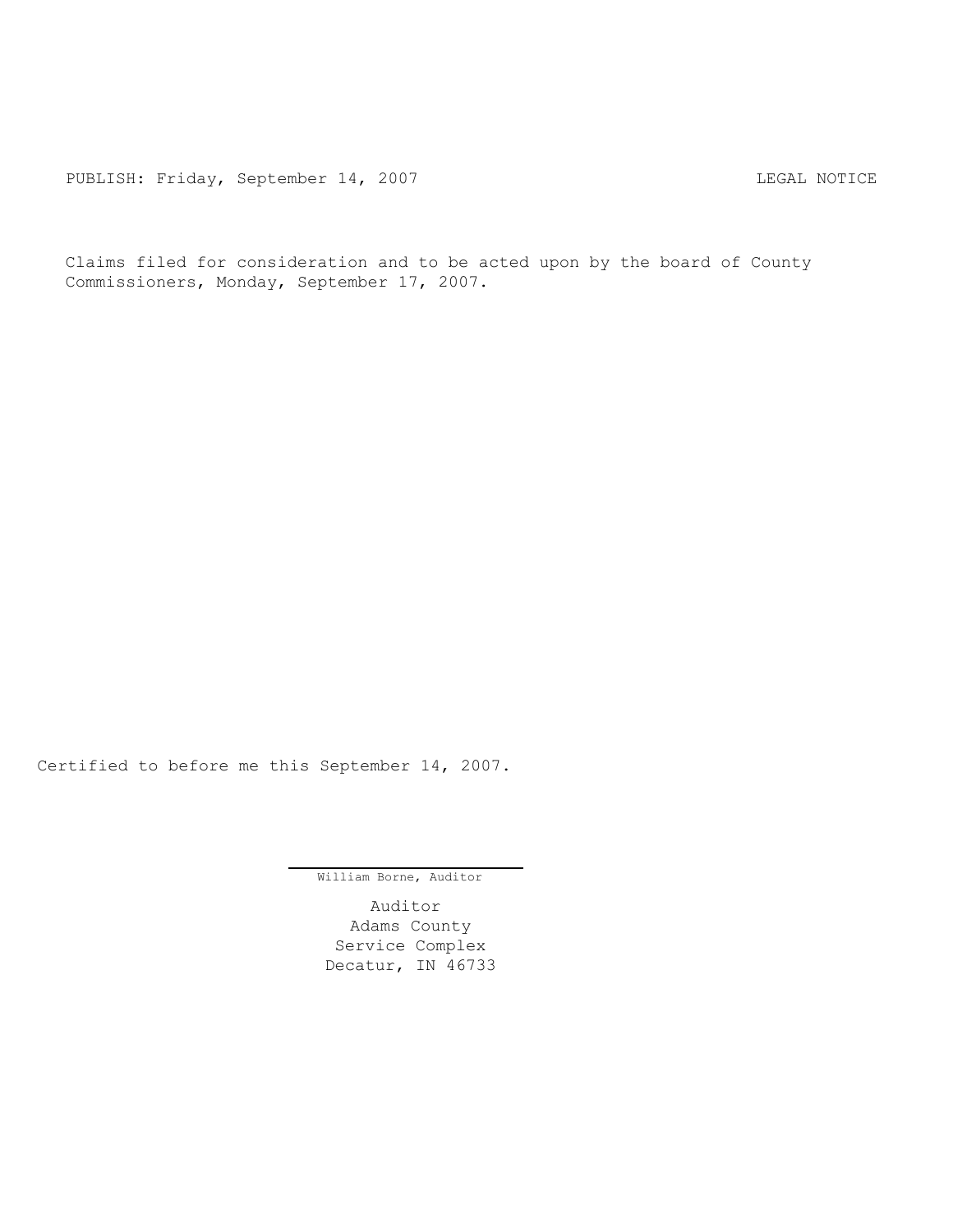

## **Claims Docket for Newspaper Adams County, Indiana**

## For Period: **8/7/2007** to **8/27/2007**

Date Claims to be Paid: **9/17/2007**

*313 W. Jefferson St. Decatur, IN 46733 (219) 724-2600*

| <b>Vendor</b><br><b>Amount</b>              | <b>Amount</b> | <b>Vendor</b>                        |
|---------------------------------------------|---------------|--------------------------------------|
| 30,732.16<br><b>Adams Memorial Hospital</b> | 10,100.00     | Adams County Council On A            |
| <b>Adams County Treasurer</b><br>53,925.98  | 6.00          | Adams County Solid Waste             |
| Indiana Michigan Power<br>620.47            | 121.00        | <b>Allen Business Machines</b>       |
| Baker And Sons Plumbing &<br>939.87         | 401.91        | Arnold Lumber Company                |
| Beam, Longest, And Neff<br>10,349.05        | 80.00         | Baker And Schultz, Inc.              |
| <b>Berne Police Department</b><br>1,362.00  | 266.20        | Berne Ready Mix                      |
| Hoosier Blue Flame<br>70.00                 | 380.31        | Berne Tri-Weekly News                |
| <b>BSN</b> Sports<br>176.25                 | 102.00        | Brateman's                           |
| 118.52<br>Thieme, Carl                      | 1,135.99      | Butler, Fairman, & Seufer            |
| Cintas Location #338<br>38.01               | 2,302.92      | Bowers, Charles                      |
| 48.82<br>Decatur True Value                 | 1,707.75      | City Of Decatur                      |
| Computer Systems, Inc.<br>15,182.16         | 232.00        | <b>Complete Printing Service</b>     |
| Sigworth, Darrell W.<br>58.76               | 21.95         | Courtesy Ford, Inc.                  |
| Digital Reprographics, In<br>226.49         | 368.84        | Decatur Daily Democrat               |
| <b>Emergency Radio Service</b><br>4,244.99  | 50.00         | Kiess, Duane A.                      |
| Gerber's Super Valu, Inc.<br>765.76         | 172.20        | Erie Haven                           |
| 60.00<br>Grimm's Auto                       | 1,885.79      | Gordon Food Service                  |
| Haywood Printing Company<br>181.24          | 75.00         | Habel Animal Hospital                |
| Imaging Office Systems, I<br>75.00          | 133.60        | Helena Chemical                      |
| K-Mart<br>281.81                            | 185.00        | <b>Innovative Concepts</b>           |
| Landis & Sons Drainage<br>785.50            | 40.00         | Kiess Electric                       |
| Lica Construction Corpora<br>134,244.42     | 2,420.00      | Lehman Feed Mill                     |
| Moser Motor Sales, Inc.<br>59,211.00        | 41,033.44     | Meshberger Brothers Stone            |
| Office Concepts, Inc.<br>157.24             | 218.17        | Nipsco                               |
| 996.38<br>Miller, Patrick                   | 12.00         | Park Center, Inc.                    |
| Pitney-Bowes<br>228.00                      | 184.59        | Paul W. Reidenbach Equipm            |
| EMP Co-op, Inc.<br>357.70                   | 2.41          | Portland Motor Parts, Inc.           |
| 50.00<br>Bollenbacher, Rodney G.            | 279.90        | Quik Stop                            |
| 54.66<br>Scott's                            | 50.00         | Smitley, Ronnie L.                   |
| Embarq Communications, Inc.<br>435.76       | 40.35         | Selking International                |
| <b>Stone-Street Quarries</b><br>1,180.26    | 50.00         | Baumann, Steve                       |
| Reynolds, Tamara J.<br>112.50               | 238.69        | Stoneco, Inc.                        |
| 143.97                                      | 1,431.96      | Print Shop                           |
| 188.80<br>U.S. Postmaster                   | 1,713.07      | Two Brothers Generator Se            |
| Welder Services, Inc.<br>153.61             | 11,014.50     | Underground Pipe & Valve,            |
| Christopher E. Harvey<br>105.60             | 767.50        | West Payment Center                  |
| Haugk Companies, Inc.<br>3.81               | 92.53         | Adams County Extension Education Fur |
| Embarq<br>6,954.29                          | 2,384.12      | Ikon Office Solutions                |
| Imi Irving Material, Inc.<br>417.63         | 4,798.00      | <b>Bit Mat Products</b>              |
| Patrick Norton<br>976.95                    | 1,451.40      | North Adams Community Sch            |
| Paul Norr<br>50.00                          | 125.96        | Rudd Equipment                       |
| Judith E. Affolder<br>1,117.30              | 90.27         | Zep Manufacturing Company            |
| Tom Magnan<br>387.87                        | 23.76         | Angie White                          |
| Chris Krull<br>60.00                        | 160.25        |                                      |
| Hobart Sales And Service<br>246.76          | 47,902.34     | <b>Purdue University</b>             |
| <b>Bluhm And Reber</b><br>65.00             | 27.99         | Day Timers, Inc.                     |
| Frederick A. Schurger<br>448.14             | 173.07        | <b>B</b> Secure Alarm Systems        |
| <b>Tractor Supply Company</b>               |               | Larimore Reporting Servic            |